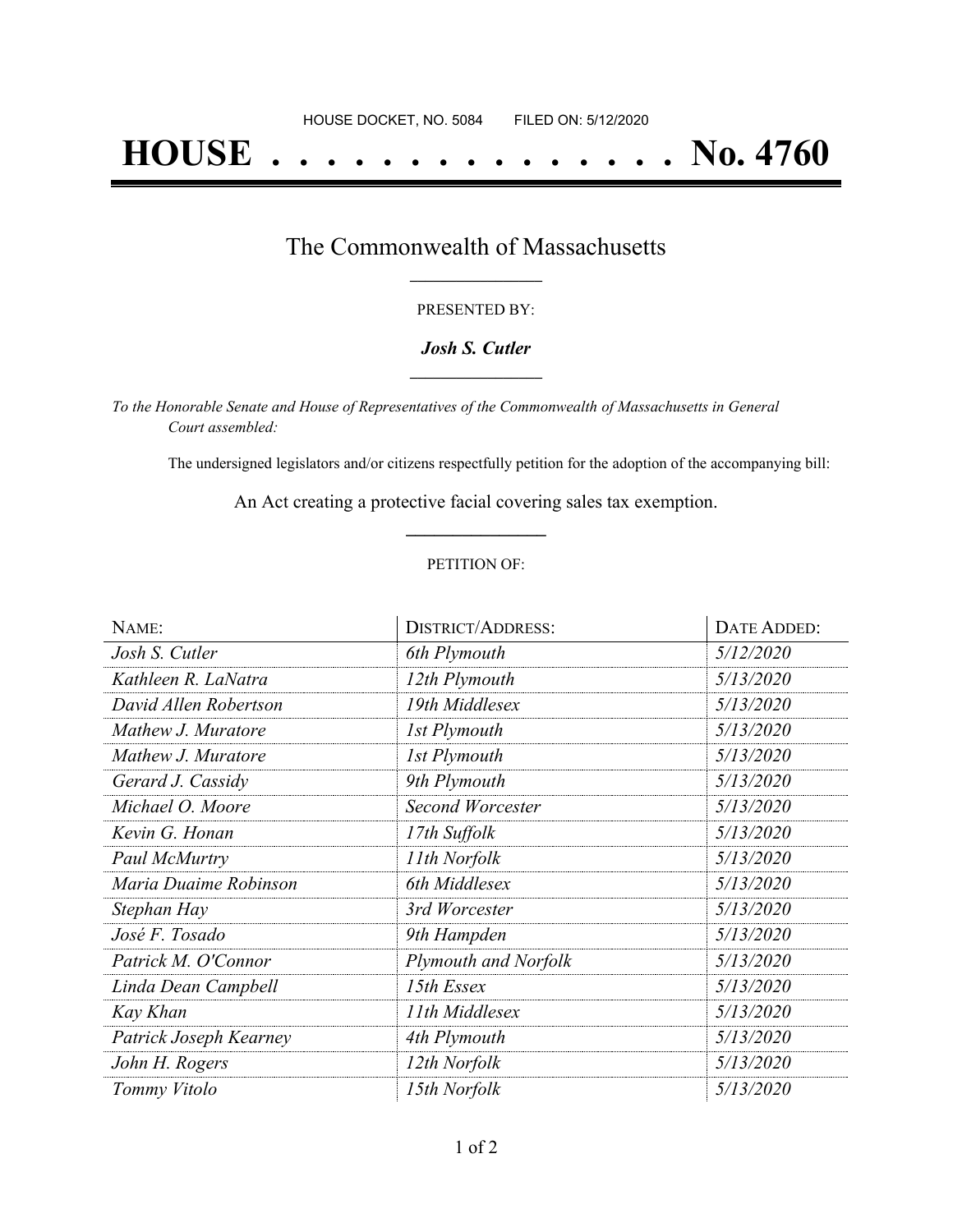| Marcos A. Devers  | 16th Essex                  | 5/14/2020 |
|-------------------|-----------------------------|-----------|
| Bud L. Williams   | 11th Hampden                | 5/14/2020 |
| John Barrett, III | 1st Berkshire               | 5/14/2020 |
| Diana DiZoglio    | <b>First Essex</b>          | 5/14/2020 |
| Brian M. Ashe     | 2nd Hampden                 | 5/14/2020 |
| John C. Velis     | 4th Hampden                 | 5/15/2020 |
| Michael D. Brady  | Second Plymouth and Bristol | 5/18/2020 |
| Nika C. Elugardo  | 15th Suffolk                | 5/18/2020 |
| Rady Mom          | 18th Middlesex              | 5/20/2020 |